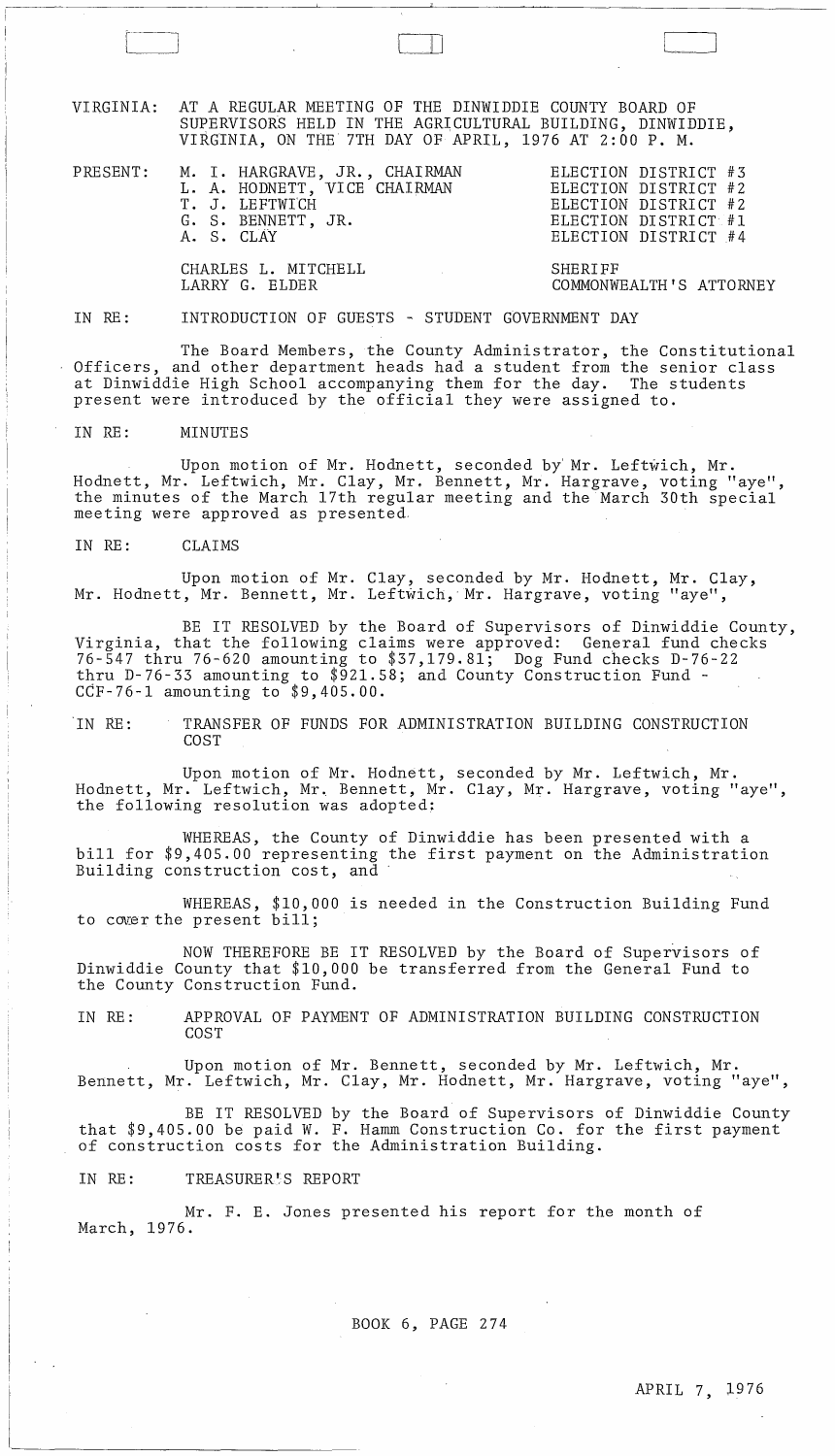### IN RE: COMMONWEALTH'S ATTORNEY

Mr. Larry G. Elder advised the Board that the contract between the County and the SPCA for use of a run in the Dog Pound is being drawn up. This contract is needed to relieve the County of liabilities for maintenance and accidents incurred by SPCA members during their use of the run. Mr. Elder stated that when completed, copies would be mailed to the Board Members for their review.

IN RE: BUILDING INSPECTOR

Mr. James L. Blaha presented his report for the month of March, 1976.

### IN RE: SUPERINTENDENT OF SCHOOLS

Mr. T. W. Newsom, Superintendent of Schools, asked the Board to advise him of their action on the school budget so that he could prepare and send out teacher's contracts for the school year 1976-1977. The Chairman advised Mr. Newsom that the Board would give him some direction within the afternoon; however, the budget could not be arroccion wremin eno drecinoon, nowever,

## IN RE: DOG WARDEN

Mr. G. T. Hughes, Dog Warden, presented his report for the month of March, 1976. Mr. Hughes informed the Board that the Petersburg SPCA and the Game Warden were interested in using the film and presentation given by him in the County's school system, and requested that he be allowed to coordinate such a project. The Board agreed with Mr. Hughes' request.

# IN RE: AMENDMENT TO THE COUNTY CODE, CHAPTER 4, ARTICLE I SECTION 4-1, INSERTION OF "ABANDONMENT".

Mr. G. T. Hughes stated that due to the large number of abandoned animals within the County, he felt a need for some type of control to be authorized by the County Code. Presently, the only controls existing are within the State Code. Each warrent written must be on a State warrant rather than a County warrant because the County code does not contain the word abandonment. The Board instructed the County Administrator and the Commonwealth's Attorney to prepare an amendment to the present ordinance, adding the word "abandonment" to the cruelty to animals section, and to advertise the amendment for a public hearing.

IN RE: PRESENTATION OF JON M. GEHRING -- EXTENSION AGENT

Mr. D. T. Rogers, District Agent for the Virginia Cooperative Extension Service, appeared before the Board to present Mr. Jon M. Gehring, who has been nominated for their consideration to replace Extension Agent, Mr. Jim Williamson, beginning May 1, 1976. The position is presently vacant. The Board deferred action until a future meeting.

IN RE: PUBLIC BOAT LANDING -- LAKE CHESDIN

The County Administrator presented the following Memorandum of Agreement from the Virginia Commission of Game and Inland Fisheries for the purpose of establishing certain controls and improving sanitary conditions at the Boat Landing area on Lake Chesdin.

The Commission agrees to:

- 1. Construct suitable pit type sanitary facilities approved by local health authorities.
- 2. Erect a metal gate at the intersection of State Routes 601 and 776 after the Commission secures permission from the Department of Highways and Transportation for erection.
- 3. Pay to Dinwiddie County the sum of \$60.00 per month for the duration of this agreement to help defray expenses undertaken by the County under terms of the agreement.

 $\mathcal{F}^{\text{max}}_{\text{max}}$ 

'."

alar<br>Humo

 $\overline{a}$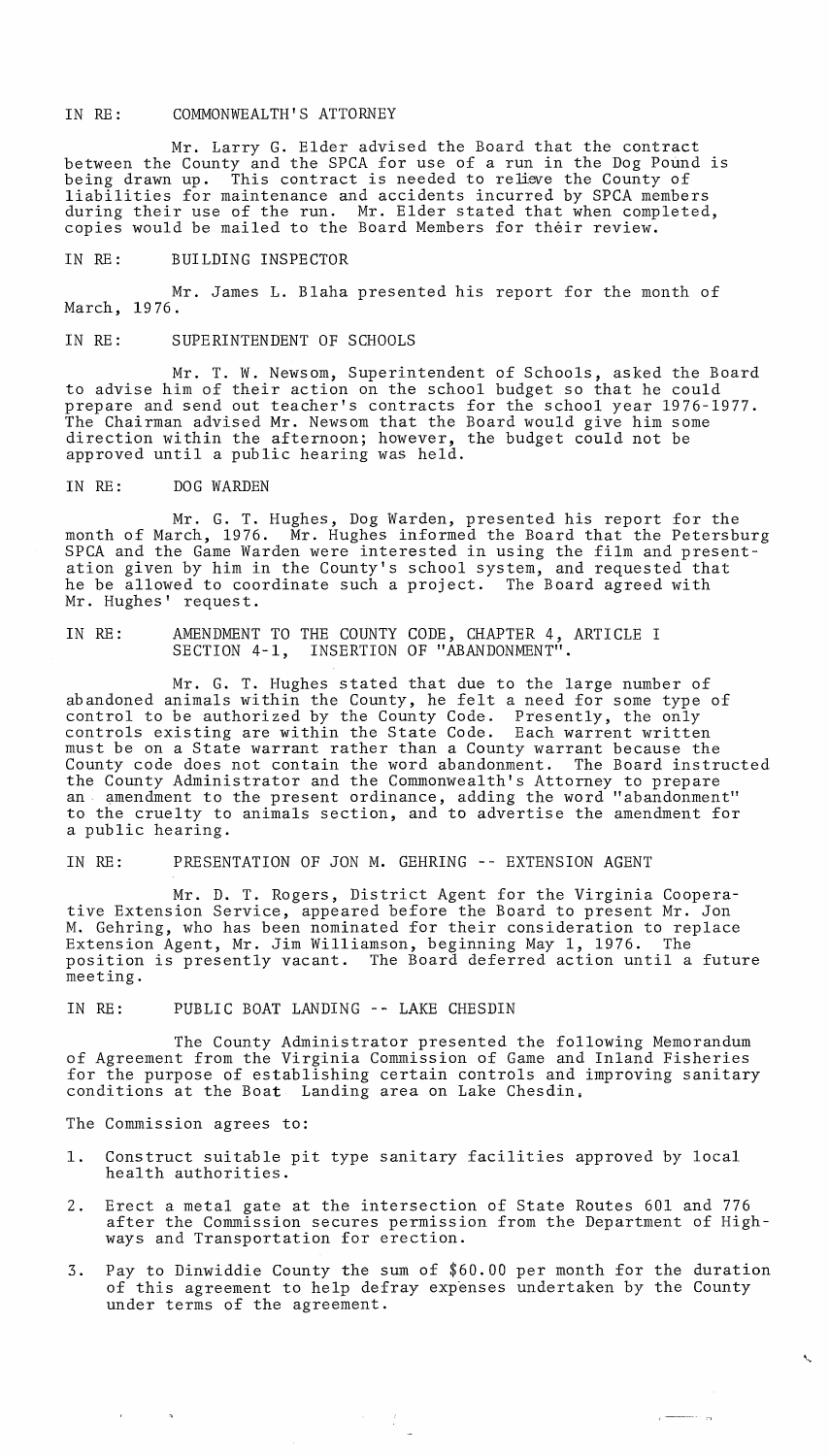## The County of Dinwiddie agrees to:

- 1. Be responsible for having the toilets pumped out as necessary.
- 2. Maintain the toilet building or buildings in a clean and sanitary condition.

 $\Box$ 

- 3. Arrange to have the entrance gate opened at 6:00 A. M. and closed at 10:00 P. M. each day or at a designated time to be mutually agreed upon by both parties. .
- 4. Provide satisfactory trash pick~up on the area and reasonable police protection as may be necessary.

Upon motion of Mr. Leftwich, seconded by Mr. Hodnett, Mr. Leftwich, Mr. Hodnett, Mr. Clay, Mr. Bennett, Mr. Hargrave, voting "aye" the Board'instructed Mr. Knott to return the Agreement to the Commission requesting the following changes:

- 1. Construct modern sanitary facilities approved by local health authorities rather than the pit~type.
- 2. Request that the State arrange to have 'the entrance gate opened and closed at the designated times.

### IN RE: LANDFILL ORDINANCE

Mr. M. I. Hargrave, Jr., Chairman, stated that he had received a considerable amount of public input concerning the misuse of the County's trash boxes and landfill facilities. In concurrence with the other Board members, the Chairman instructed the County Administrator to draft an ordinance establishing strict regulations concerning the disposal of trash.

IN RE: TRI-CITY AREA TRANSPORTATION COMMITTEE STUDY -- INCLUSION OF NORTHERN PART OF THE COUNTY

Upon motion of Mr. Hodnett, seconded by Mr. Leftwich, Mr. Hodnett, Mr. Leftwich, Mr. Clay, Mr. Bennett, Mr. Hargrave, voting "aye", the following resolution was adopted:

. WHEREAS , the Tri-City Area Transportation Committee of the Crater Planning District Commission has been ·conducting a study to .consider adjusting the present bus routes to serve the Central State area; and

WHEREAS, it is the desire of the Board that the Committee include the more populated area in the northern part of the County in this study for possible bus transportation.

NOW THEREFORE BE IT RESO£VED by the Board of Supervisors of Dinwiddie County, Virginia, that the County Administrator advise the Tri-City Area Transportation Committee of the Board's desire to have the more developed portion of the northern part of the County included in their study for p0ssible bus transportation.

### IN RE: ANNUAL SECONDARY ROAD HEARING

In accordance with Section 33.l~70 of the Code of Virginia, 1950 as amended, this is the time and place as advertised in the Progress-Index on March 24th and March 31st for a representative of the Virginia Department of Highways and Transportation to meet with the Dinwiddie County Board of Supervisors in the Agricultural Building, Dinwiddie Courthouse and to discuss and· advise with the Board of Supervisors and the citizens present plans and proposals for the maintenance and improvements including construction and reconstruction of such roads in the Secondary System of State Highways in Dinwiddie County. The Board of Supervisors will hear requests for improvements to the Secondary System of roads from interested citizens. The Board of Supervisors will make recommendations to the Virginia Department of Highways and Transportation as to the expenditure bf funds for such work in Dinwiddie County.

 $\sim 10^{-1}$ 

BOOK 6, PAGE 275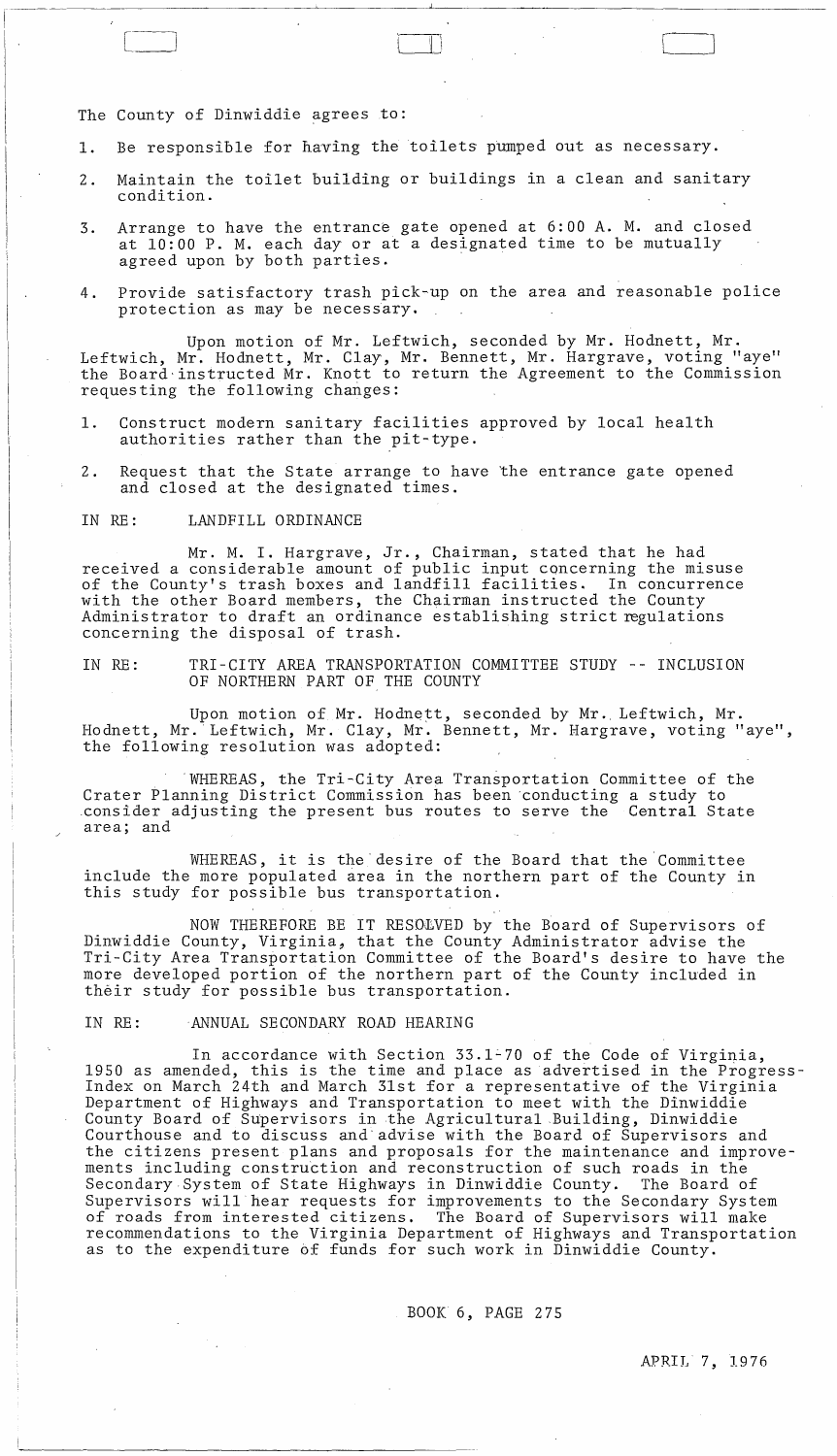Mr. R. V. Lancaster, III, Resident Engineer, and Mr. B. C. Medlock, Assistant Resident Engineer, represented the Virginia Department of Highways and Transportation.

The following roads were discussed:

- 1. Mr. Harvey Rivers requested that Route 675 be hard surfaced.
- 2. Mr. Clint Oates, representing a group of citizens living on Route 621, requested that Route 621 be hard surfaced.
- 3. Mr. G. S. Bennett, Jr. requested that Route 611 from 460 to the Ruritan Club be widened due to the heavy traffic caused by athletic events among other activities held there.
- 4. Mr. G. S. Bennett, Jr. requested that Routes 624, 621, and 629 be considered for signals at the railroad crossings on these roads.
- 5. Mr. G. S. Bennett, Jr. stated that Route 708 still had several bad curves which were dangerous due to the heavy tractor trailer traffic and asked that it be considered for improvements.
- 6. Mr. G. S. Bennett, Jr. requested that Route 694 be hard surfaced.
- 7. Mr. M. I. Hargrave, Jr., requested that the curve and railroad crossing on Route 656 be considered due to the hazards created for school bus traffic.

Upon motion of Mr. Clay, seconded by Mr. Hodnett, Mr. Clay, Mr. Hodnett, Mr. Bennett, Mr. Leftwich, Mr. Hargrave, voting "aye", the Virginia Department of Highways and Transportation were instructed to give consideration to these roads when preparing the Secondary Road Budget for Dinwiddie County for the fiscal year 1976-77, insofar as money is available and the other needs of the County considered.

## IN RE: CHANGES IN SECONDARY ROAD SYSTEM DUE TO RELOCATION AND CONSTRUCTION ON ROUTE 650, PROJECT 0650-026-173, C-502

Upon motion of Mr. Hodnett, seconded by Mr. Leftwich, Mr. Hodnett, Mr. Leftwich, Mr. Clay, Mr. Bennett, Mr. Hargrave, voting "aye", the following resolution was adopted:

WHEREAS, Secondary Route 650, from Route 1 to Route 709, a distance of 0.142 miles, has been altered, and a new road has been constructed and approved by the State Highway Commissioner, which new road serves. the same citizens as the road so altered, and

WHEREAS, certain sections of this new road follow new locations, these being shown on the attached sketch titled, "Changes in Secondary System *Due* to Relocation and Construction on Route 650, Project 0650-026-173, C-502 Dated at Richmond, Virginia, October 23, 1975".

NOW THEREFORE BE IT RESOLVED by the Board of Supervisors of Dinwiddie County, Virginia, that the portions of Secondary Route 650, i. e., Sections 3, shown in red on the sketch titled, "Changes in Secondary System *Due* to Relocation and Construction on Route 650, Project 0650-026-173, C-502 Dated at Richmond, Virginia October 23, 1975", a total distance of 0.14 miles be, and hereby is, added to the Secondary System of the State Highways, pursuant to Section 33-141 of the Code of Virginia of 1950 as amended, and

BE IT FURTHER RESOLVED that the section of old location, i. e., Sections 2, shown in blue on the afore-mentioned sketch, a total distance of 0.10 miles, be, and the same hereby is, abandoned as a public road, pursuant to Section 33-76.12 of the Code of Virginia of 1950 as amended,

 $\mathbf{r}^{\mathrm{max}}$  and  $\mathbf{r}^{\mathrm{max}}$ 

in a

 $\sim 100$  and  $\sim 10$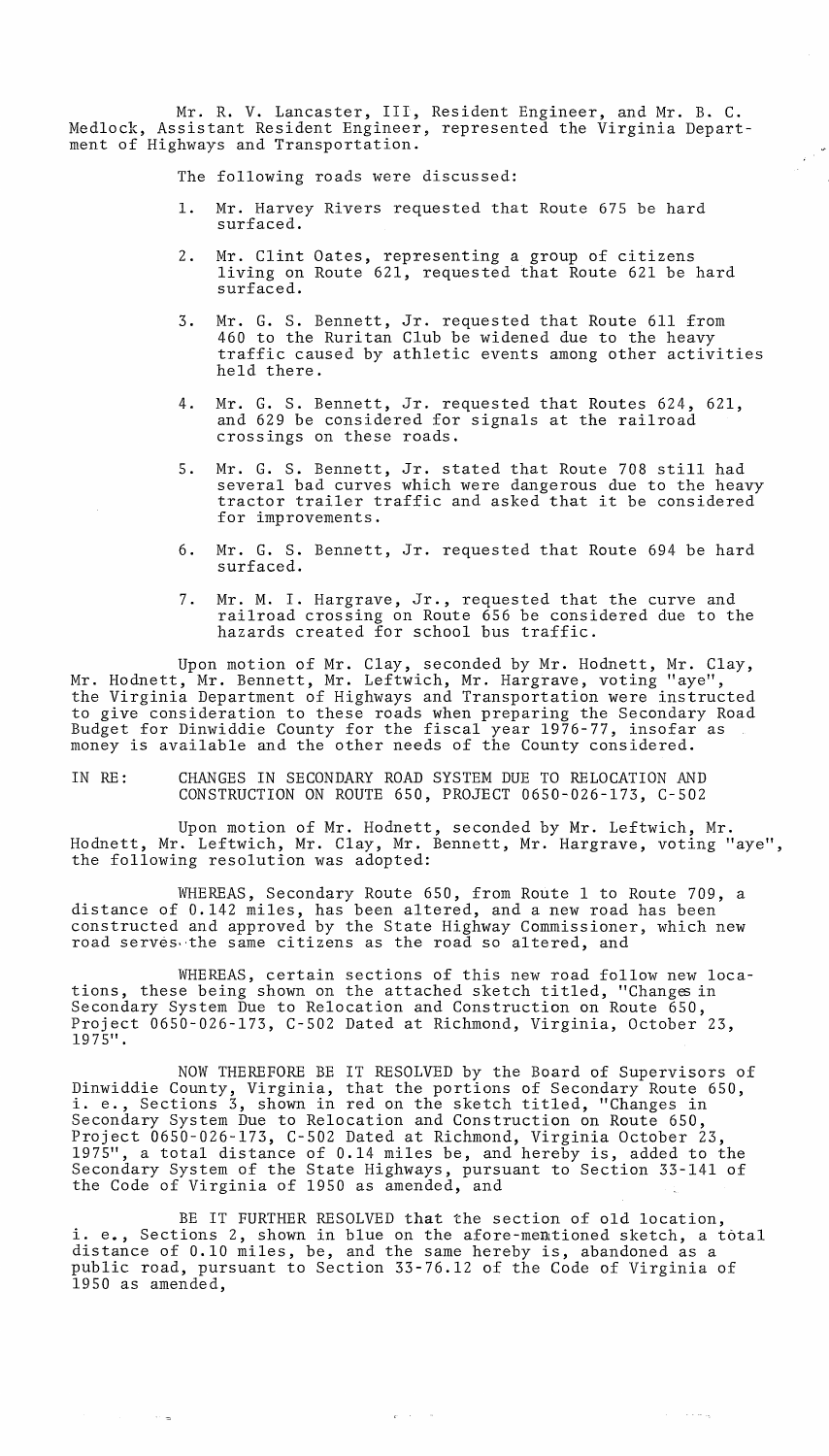AND BE IT FURTHER RESOLVED, that the State Highway Commission be requested to take necessary action to discontinue the sections of old location, i. e., Sections 1, shown in yellow on the afore-mentioned sketch, a total distance of 0.06 miles, as a part of the Secondary System Highways as provided in Section 33-76.7 of the Code of Virginia of 1950 as amended.

 $\Box$   $\Box$ 

~----~-~-~-- ~---~~~~~-o"-~~-~\_---.J~~~~ \_\_ --"-\_\_\_\_ ~~~ \_\_\_\_\_\_\_ ~~~ \_\_\_\_ \_

IN RE: CHANGES IN SECONDARY SYSTEM DUE TO RELOCATION AND CONSTRUCTION ON ROUTE 650, PROJECT 0650-026-173, C-501

Upon motion of Mr. Hodnett, seconded by Mr. Leftwich, Mr. Hodnett, Mr. Leftwich, Mr. Clay, Mr. Bennett, Mr. Hargrave, voting, "aye", the following resolution was adopted:

WHEREAS, Secondary Route 650, from Intersection Route 709 to 0.429 Miles East Intersection of Route 709, a distance of 0.429 miles, has been altered, and a new road has been constructed and approved by the State Highway Commissioner, which new road serves the same citizens as the road so altered, and

WHEREAS, certain sections of this new road follow new locations, these being shown on the attached sketch titled "Changes in Secondary System Due to Relocation and Construction on Route 650, Project 0650-026-173, C-50l Dated at Richmond, Virginia November 26, 1975".

NOW THEREFORE BE IT RESOLVED by the Board of Supervisors of Dinwiddie County, Virginia, that the portions of Secondary Route 650 i. e., Sections 2, shown in red on the sketch titled, "Changes in Secondary System Due to Relocation and Construction on Route 650, Project 0650-026-173, C-50l Dated at Richmond, Virginia November 26, 11975", a total distance of 0.23 miles be, and hereby is, added to the Secondary System of State Highways, pursuant to Section 33-141 of the Code of Virginia of 1950 as amended,

AND BE IT FURTHER RESOLVED that the sections of old location i.e., Sections 1, shown in blue on the afore-mentioned sketch, a total distance of 0.23 miles, be, and the same hereby is, abandoned as a public road, pursuant to Section 33-76.12 of the Code of Virginia of 1950 as amended.

IN RE: CHANGES IN SECONDARY SYSTEM DUE TO RELOCATIONARND CONSTRUCTION ON ROUTE 627, PROJECT 0627-026-148, C-50l

Upon motion of Mr. Hodnett, seconded by Mr. Leftwich, Mr. Hodnett, Mr. Leftwich, Mr. Clay, Mr. Bennett, Mr. Hargrave, voting "aye", the following resolution was adopted:

WHEREAS, Secondary Route 0627, From Route 1 to 0.383 Miles North Route 613 (Five Forks), a distance of 5.35 miles, has been altered, and a new road has been constructed and approved by the State Highway Commissioner, which new road serves the same citizens as the road so altered, and

WHEREAS, certain sections of this new road follow new locations, these being shown on the attached sketch entitled, "Changes in Secondary System Due to Relocation and Construction on Route 627, Project 0627-026-148, C-501 Dated at Richmond, Virginia December 10, 1975".

NOW THEREFORE BE IT RESOLVED by the Board of Supervisors of Dinwiddie County, Virginia, that the portions of Secondary Route 627, binwrudie County, virginia, that the portrons of secondary Route 027,<br>i.e., Sections 3 and 4, shown in red on the sketch titled, "Changes in Secondary System Due to Relocation and Construction on Route 627, Project 0627-026-148, C-50l Dated at Richmond, Virginia December 10, 1975", a total distance of 0.33 miles be, and hereby is, added to the Secondary System of State Highways, pursuant to Section 33-141 of the Code of Virginia of 1950 as amended, and

BE IT FURTHER RESOLVED that the section of old location, i.e., Sections 1 & 2, shown in blue on the afore-mentioned sketch, a total distance of 0.38 miles, be, and. the same hereby is, abandoned as a public road, pursuant to Section 33-76.12 of the Code of Virginia of 1950 as amended:

BOOK' 6, PAGE 276

 $\sim$